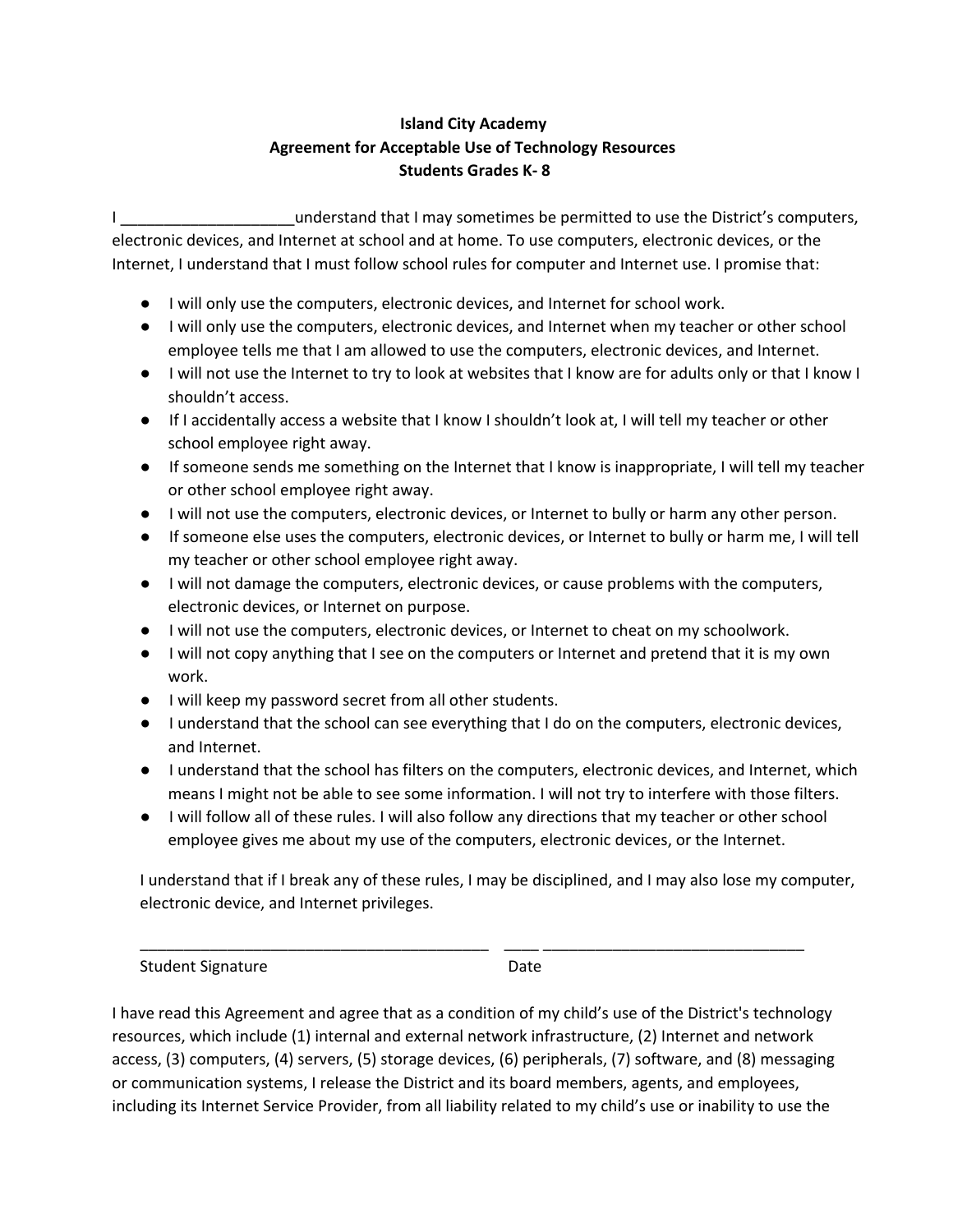technology resources. I also indemnify the District and its board members, agents, and employees, including its Internet Service Provider, for any fees, expenses, or damages incurred as a result of my child's use, or misuse, of the District's technology resources.

I have explained the rules listed above to my child.

I authorize the District to consent to the sharing of information about my child to website operators as necessary to enable my child to participate in any program, course, or assignment requiring such consent under the Children's Online Privacy Protection Act.

I understand that data my child sends or receives over the District's technology resources is not private. I consent to having the District monitor and inspect my child's use of the technology resources, including any electronic communications that my child sends or receives through the technology resources.

I understand and agree that my child will not be able to use the District's technology resources until this Agreement has been signed by both my child and me.

\_\_\_\_\_\_\_\_\_\_\_\_\_\_\_\_\_\_\_\_\_\_\_\_\_\_\_\_\_\_\_\_\_\_\_\_\_\_\_\_\_\_\_\_\_\_\_\_\_\_\_\_\_\_\_\_\_\_\_\_\_\_\_\_\_\_\_\_\_\_\_

I have read this Agreement and agree to its terms.

Parent/Guardian Signature Date

**cc: parent/guardian, student file** *Revised 08/24/2014*

**Island City Academy**

**Acceptable Use and Internet Safety Policy**

**Appendix A**